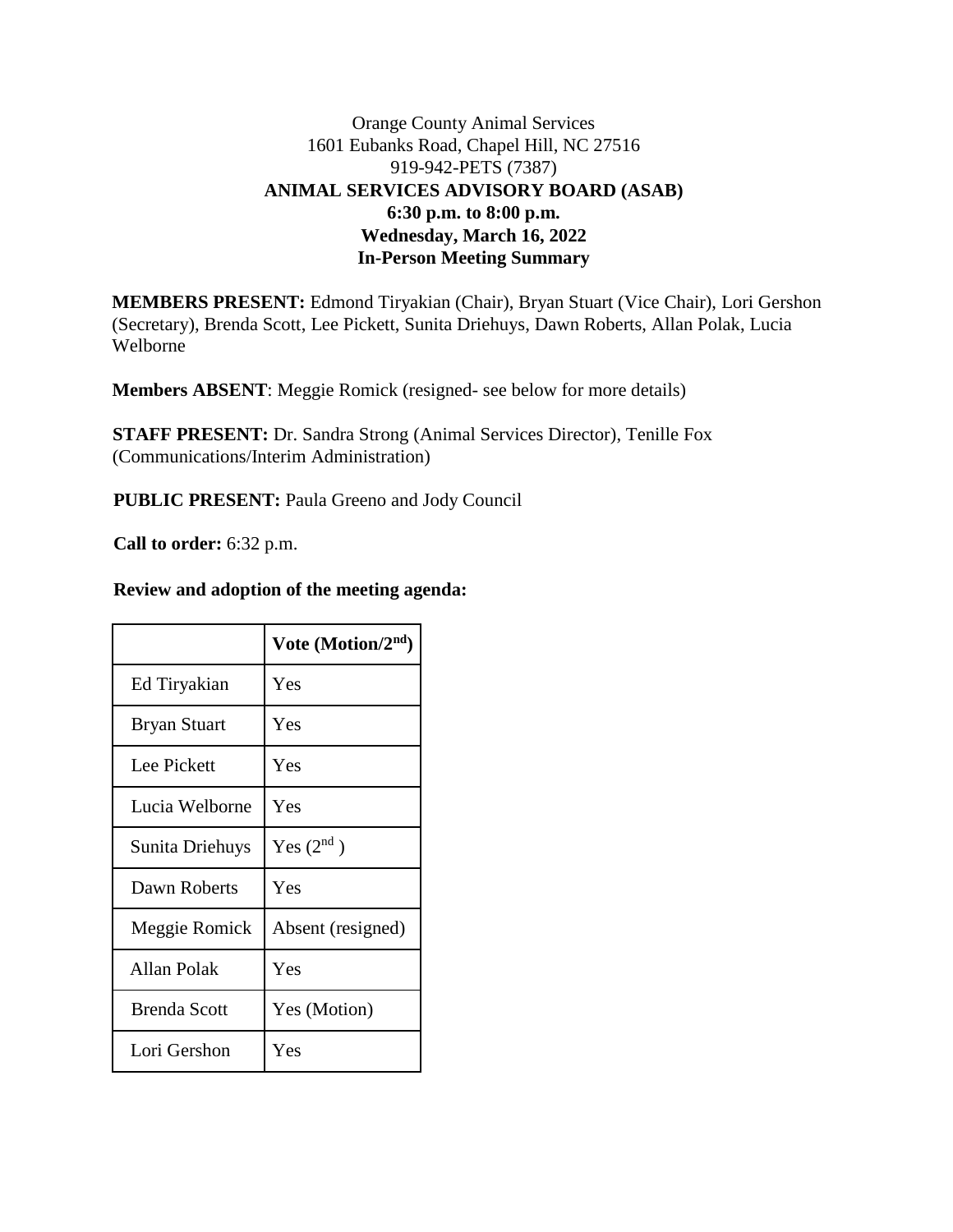#### **Review and approval of February 2022 ASAB meeting summary**

|                     | Vote (Motion/ $2nd$ ) |
|---------------------|-----------------------|
| Ed Tiryakian        | Yes                   |
| <b>Bryan Stuart</b> | Yes                   |
| Lee Pickett         | Yes                   |
| Lucia Welborne      | Yes                   |
| Sunita Driehuys     | Yes (Motion)          |
| Dawn Roberts        | Yes                   |
| Meggie Romick       | Absent (resigned)     |
| <b>Allan Polak</b>  | Yes                   |
| <b>Brenda Scott</b> | Yes $(2nd)$           |
| Lori Gershon        | Abstain               |

#### **New Business**

## **- OCAS developments from Director Dr. Strong**

- o Veterinary Health Care Manager (Jasmine Johnson) resigned- Ashley Ray starting on Monday with new position title, Shelter Manager.
- o OCAS in the process of filling Admin II position
- o 1 animal care position open (interviewing candidates)
- o 2 veterinary healthcare assistant positions open
- o Creating position for full-time veterinarian, awaiting approval from BOCC because new to budget (2 veterinarians on contract)
- o Successful transition of all wolf-dogs
- o Gearing up for kitten seasons
- o 25% intake of dogs were returned to owners
- o 22% dogs were transferred (building transfer program)
- o Community donated a lot for food in response to plea for donations (to members of the community who cannot afford to feed their pets)
- **- Foster Program at Burlington Animal Services, Elizabeth Overcash (Shelter Manager)**
	- o Foster program modelled on Wake County shelter program
	- o Began in 2015 and saw immediate difference with the number of animals not euthanized; now euthanasia 5%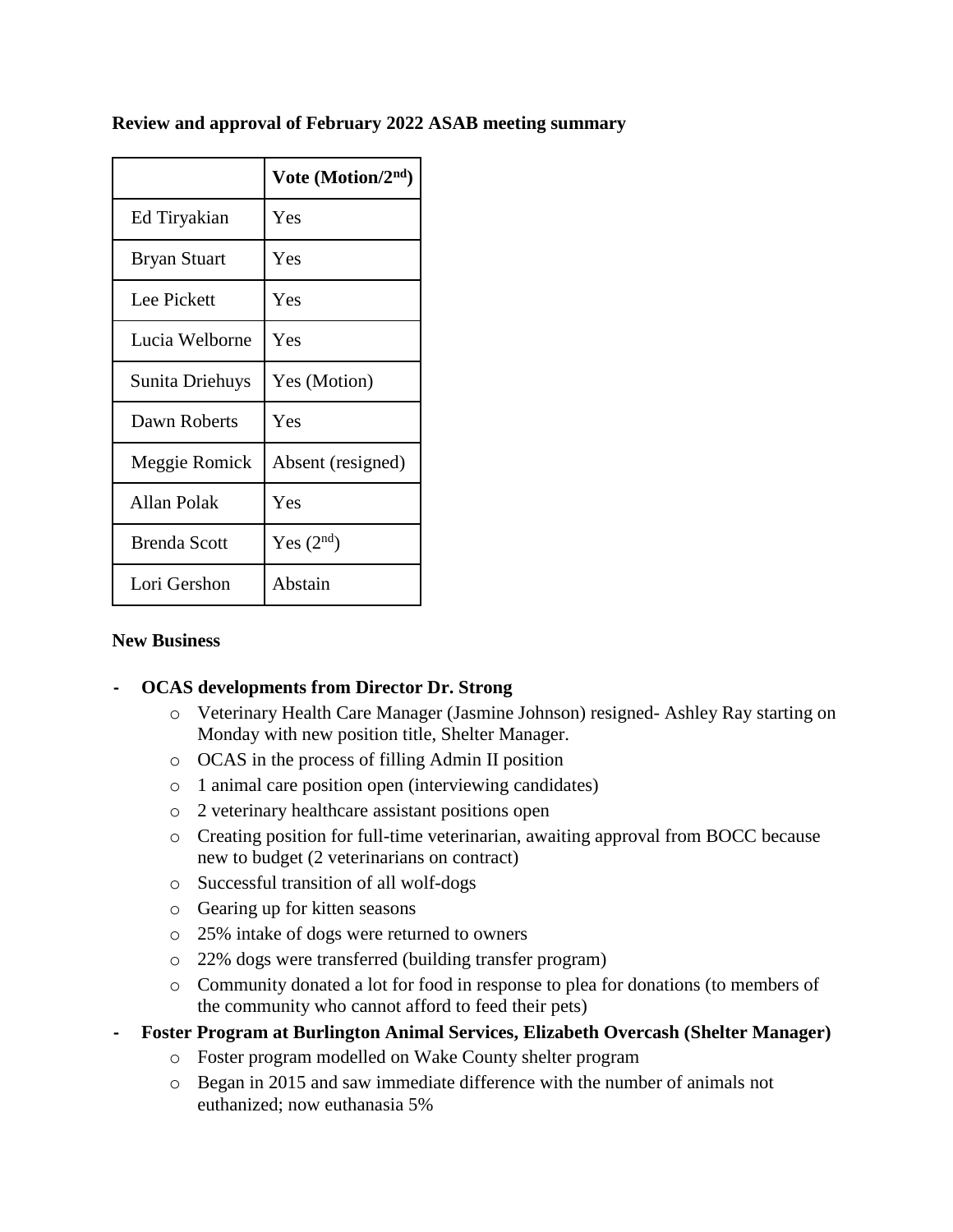- o Goal is to send animals to foster care as soon as possible
	- BAS provides food
	- BAS provides crates
- o Currently 600 foster homes approved
	- Requirements for fostering the same as adoption
	- Require foster animals to be housed indoors
- o Easier on the animals and the staff and smoother adoptions because have more knowledge about animal's behavior (e.g., good with cats)
- o Marketing includes "rebranding" program with different target audience, as well as emails and social media (Facebook and Instagram)
- o Cost savings
	- **Staff time**
	- **Medication**
	- $\blacksquare$  Supplies

## **Public participation guidelines**

#### **General public comments on items not on agenda: None**

## **Monthly Meeting Attendance Record (confirm completion): Confirm**

#### **Animal Services Advisory Board**

- o Current and prospective vacancies on ASAB
	- Meggie Romick resigned today (animal advocate/animal advocacy vacancy)
	- Ed Tiryakian off board at end of June due to term limit
	- Lori Gershon plans to resign after April meeting because moving out of Orange County
	- Bryan Stuart plans to resign for family reasons after new leadership in place and appeals to current board members to take leadership position.
- o Vote on two candidates for vacancies

Vote for Paula Greeno as member of ASAB (Animal Advocacy Member) Recommend appointment by BOCC

|                     | Vote (Motion/ $2nd$ ) |
|---------------------|-----------------------|
| Ed Tiryakian        | Yes                   |
| <b>Bryan Stuart</b> | Yes                   |
| Lee Pickett         | Yes                   |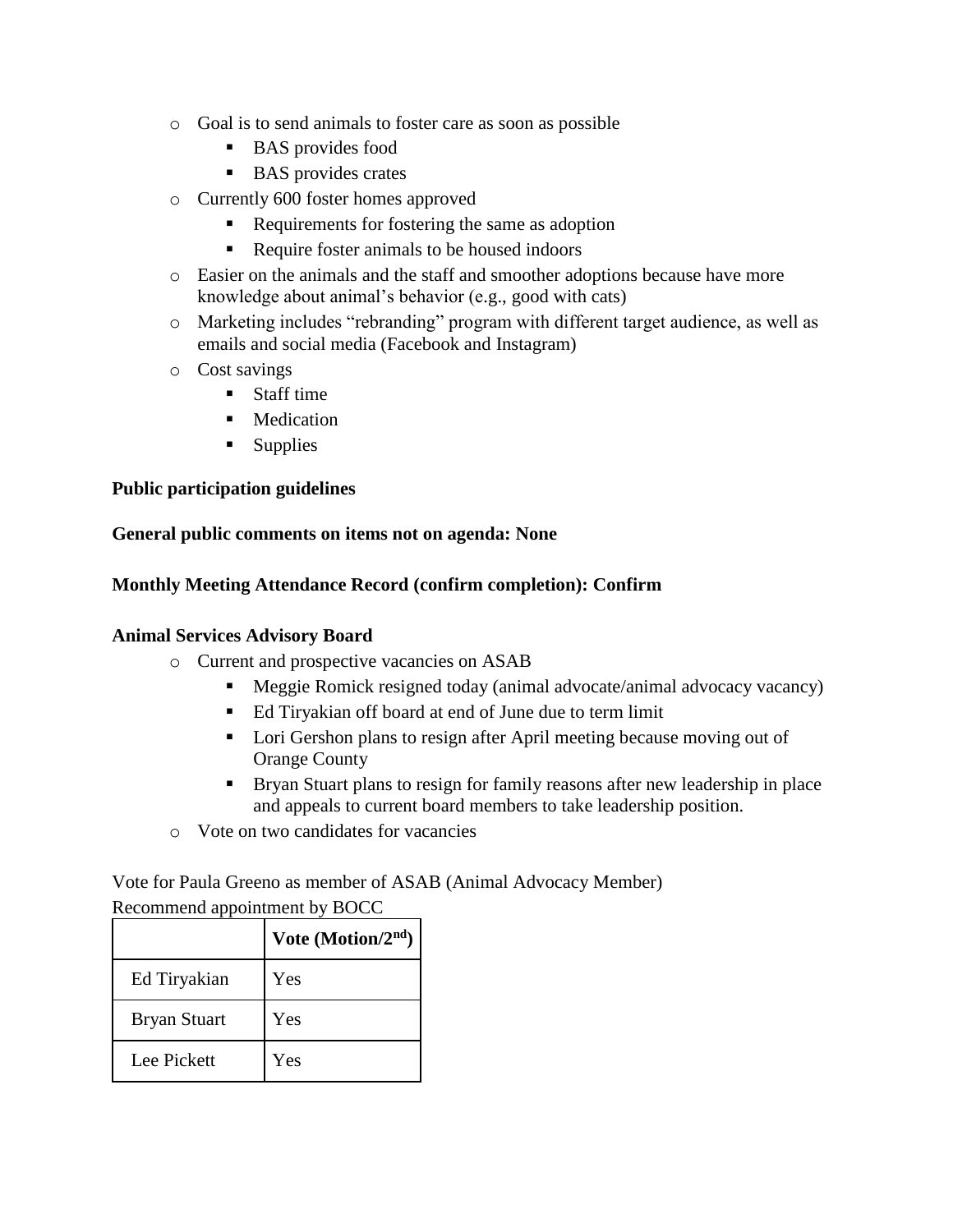| Lucia Welborne      | Yes               |
|---------------------|-------------------|
| Sunita Driehuys     | Yes               |
| Dawn Roberts        | Yes               |
| Meggie Romick       | Absent (resigned) |
| Allan Polak         | Yes               |
| <b>Brenda Scott</b> | Yes               |
| Lori Gershon        | Yes               |

Denise Doolan as member of ASAB (Chapel Hill resident)- vote pending

- **-** Denise unable to attend today's meeting due to illness
- **-** Will hold off vote until next meeting

Hearing panel pool will have 2 vacancies soon

## **Old Business:**

## **- Update on Noisy Rooster Committee**

- o ACO Gamez confirmed roosters not allowed in CH or Carrboro but allowed in unincorporated areas (even if crowing heard in CH or Carrboro)
	- ACO Gamez has never issued a rooster citation in Carrboro or CH- residents respond positively to warnings
	- Rooster may not be tethered in Orange County
- o Zoning designations R-8 and R-13 (High Intensity Residential) may be amenable to a rooster ordinance
- o Questions raised about whether noise ordinance addresses crowing issues
- o Brenda Scott will join committee

# **- Update on Wild and Dangerous Animals Ordinance Committee**

- o Asst. County Attorney reviewed draft of amendment approved by ASAB
- o Legal does not approve of the changes and proposed ordinance rewritten by the county attorneys
- o ASAB will not forward amendment as it is and task force at stalemate

# **- Intrusive cat complaints**

- o 2 complaints
- o AS can respond where cat causes damage (nuisance ordinance)
- o No further pursuit by ASAB at this time
- **- Summary of Presentation to BOCC of ASAB annual plan**
	- o BOCC approved proposed amendment to bring in short session and submitted to legislative caucus
	- o BOCC very pleased with plan to have 2 ASAB meetings in the community